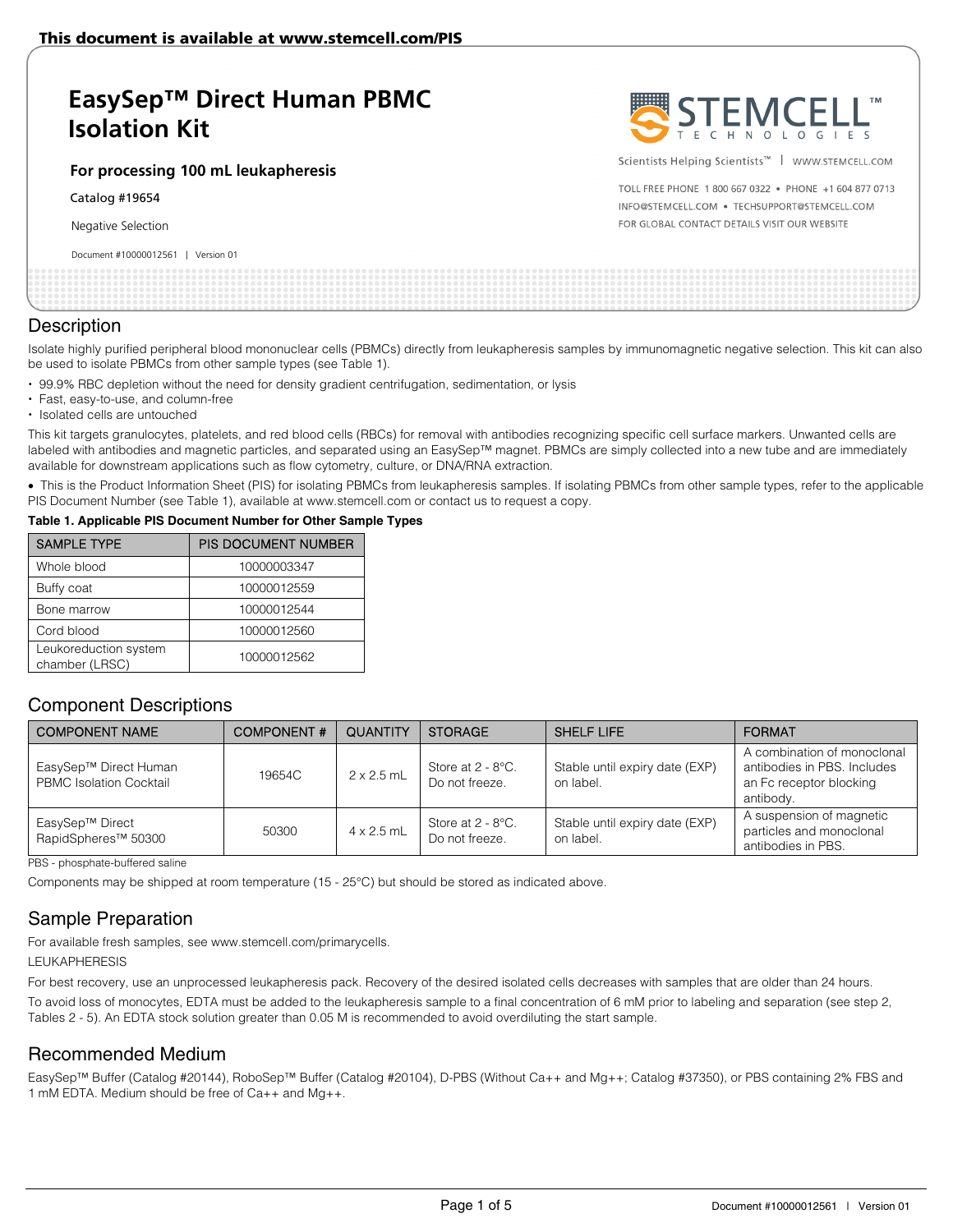

## Directions for Use – Manual EasySep™ Protocols

See page 1 for Sample Preparation and Recommended Medium. Refer to Tables 2 - 4 for detailed instructions regarding the EasySep™ procedure for each magnet.

**Table 2. EasySep™ Direct Human PBMC Isolation Kit Protocol for LEUKAPHERESIS** 

|                 |                                                                                                                                           | <b>EASYSEP™ MAGNETS</b>                                                                     |                                                                                             |  |  |
|-----------------|-------------------------------------------------------------------------------------------------------------------------------------------|---------------------------------------------------------------------------------------------|---------------------------------------------------------------------------------------------|--|--|
| <b>STEP</b>     | <b>INSTRUCTIONS</b>                                                                                                                       | EasySep™<br>(Catalog #18000)                                                                | "The Big Easy"<br>(Catalog #18001)                                                          |  |  |
|                 | Prepare sample within the volume range.                                                                                                   | $0.5 - 1.5$ mL                                                                              | $1 - 6$ mL                                                                                  |  |  |
| $\vert$ 1       | Add sample to required tube.                                                                                                              | 5 mL (12 x 75 mm) polystyrene round-bottom tube<br>(e.g. Catalog #38007)                    | 14 mL (17 x 95 mm) polystyrene round-bottom tube<br>(e.g. Catalog #38008)                   |  |  |
| $\overline{2}$  | Add EDTA to sample.                                                                                                                       | At a final concentration of 6 mM EDTA                                                       | At a final concentration of 6 mM EDTA                                                       |  |  |
| $\overline{3}$  | Add Isolation Cocktail to sample.<br>NOTE: Do not vortex cocktail.                                                                        | 50 µL/mL of sample                                                                          | 50 µL/mL of sample                                                                          |  |  |
|                 | Mix and incubate.                                                                                                                         | RT for 5 minutes                                                                            | RT for 5 minutes                                                                            |  |  |
| $\overline{4}$  | Add recommended medium to top up the sample<br>to the indicated volume. Mix by gently pipetting<br>up and down 2 - 3 times.               | Top up to double the original sample volume                                                 | Top up to double the original sample volume                                                 |  |  |
| $5\phantom{.0}$ | Vortex RapidSpheres™.<br>NOTE: Particles should appear evenly dispersed.                                                                  | 30 seconds                                                                                  | 30 seconds                                                                                  |  |  |
| $6\phantom{1}6$ | Add RapidSpheres™ to sample and mix.                                                                                                      | 50 µL/mL of original sample volume<br>NOTE: No incubation, IMMEDIATELY proceed to next step | 50 µL/mL of original sample volume<br>NOTE: No incubation, IMMEDIATELY proceed to next step |  |  |
| $\overline{7}$  | Place the tube (without lid) into the magnet and<br>incubate.                                                                             | RT for 5 minutes                                                                            | RT for 5 minutes                                                                            |  |  |
| 8               | Pick up the magnet, and in one continuous<br>motion invert the magnet and tube,* pouring the<br>enriched cell suspension into a new tube. | Use a new 5 mL tube                                                                         | Use a new 14 mL tube                                                                        |  |  |
| $\overline{9}$  | Add RapidSpheres™ to the new tube containing<br>the enriched cells and mix.                                                               | Use same volume as in step 6<br>NOTE: No incubation, IMMEDIATELY proceed to next step       | Use same volume as in step 6<br>NOTE: No incubation, IMMEDIATELY proceed to next step       |  |  |
| 10              | Remove the tube from the magnet; Place the<br>tube from step 9 (without lid) into the magnet<br>and incubate for a second separation.     | RT for 5 minutes                                                                            | RT for 5 minutes                                                                            |  |  |
| 11              | Pick up the magnet, and in one continuous<br>motion invert the magnet and tube,* pouring the<br>enriched cell suspension into a new tube. | Isolated cells are ready for use                                                            | Isolated cells are ready for use                                                            |  |  |

RT - room temperature (15 - 25°C)

\* Leave the magnet and tube inverted for 2 - 3 seconds, then return upright. Do not shake or blot off any drops that may remain hanging from the mouth of the tube.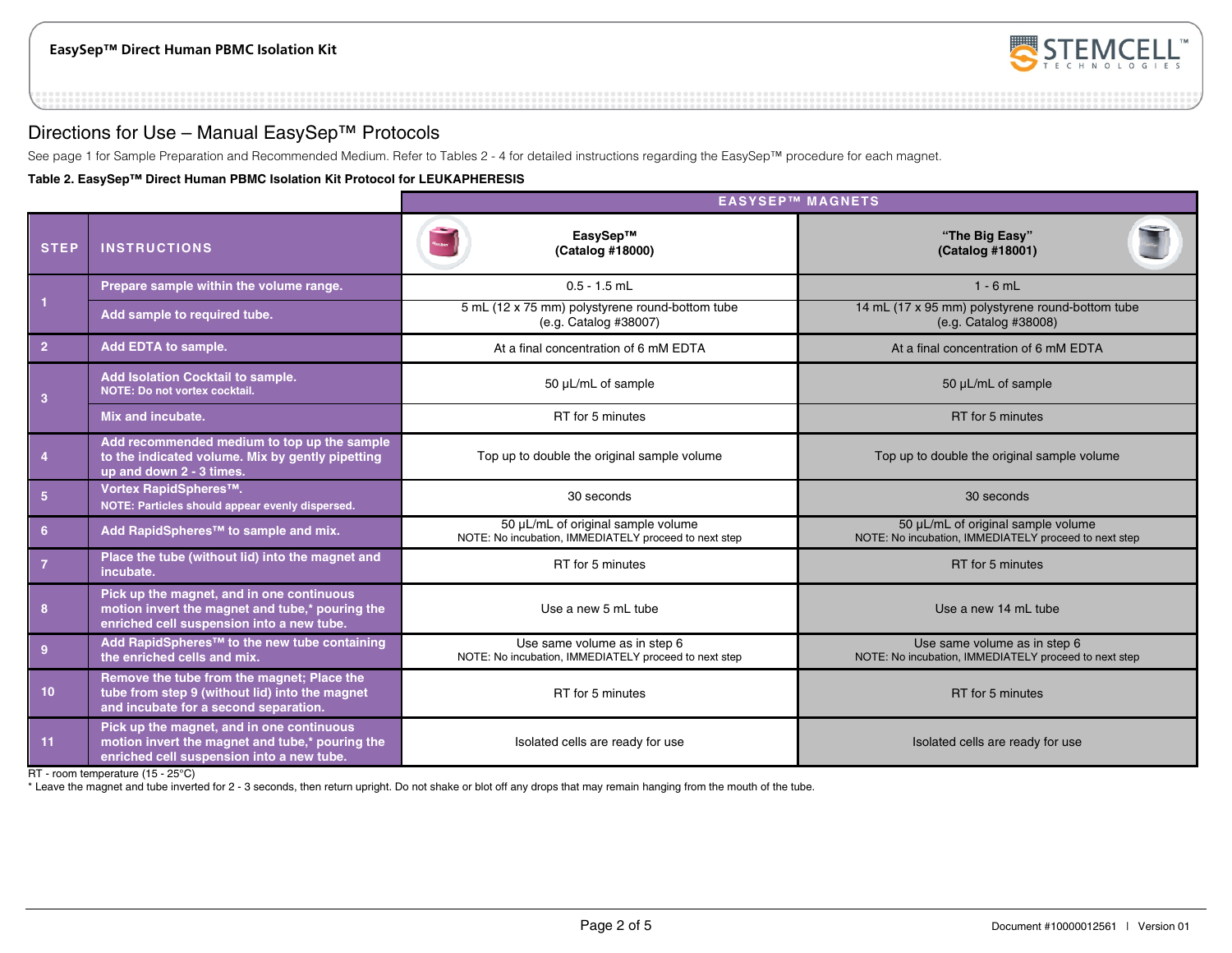

**Table 3. EasySep™ Direct Human PBMC Isolation Kit Protocol for LEUKAPHERESIS** 

|                 |                                                                                                                                                                                                                                                                 | <b>EASYSEP™ MAGNETS</b>                                                                        |                                                                                                |                                                                                                                    |  |  |
|-----------------|-----------------------------------------------------------------------------------------------------------------------------------------------------------------------------------------------------------------------------------------------------------------|------------------------------------------------------------------------------------------------|------------------------------------------------------------------------------------------------|--------------------------------------------------------------------------------------------------------------------|--|--|
|                 |                                                                                                                                                                                                                                                                 | EasyEights™ (Catalog #18103)                                                                   |                                                                                                | Easy 50                                                                                                            |  |  |
| <b>STEP</b>     | <b>INSTRUCTIONS</b>                                                                                                                                                                                                                                             | 5 mL tube                                                                                      | 14 mL tube                                                                                     | (Catalog #18002)                                                                                                   |  |  |
|                 | Prepare sample within the volume range.                                                                                                                                                                                                                         | $0.5 - 2$ mL                                                                                   | $1 - 6$ mL                                                                                     | $5 - 25$ mL                                                                                                        |  |  |
|                 | Add sample to required tube.                                                                                                                                                                                                                                    | 5 mL (12 x 75 mm)<br>polystyrene round-bottom tube<br>(e.g. Catalog #38007)                    | 14 mL (17 x 95 mm)<br>polystyrene round-bottom tube<br>(e.g. Catalog #38008)                   | 50 mL (30 x 115 mm) conical tube<br>(e.g. Catalog #38010)                                                          |  |  |
| $\overline{2}$  | Add EDTA to sample.                                                                                                                                                                                                                                             | At a final concentration of 6 mM EDTA                                                          | At a final concentration of 6 mM EDTA                                                          | At a final concentration of 6 mM EDTA                                                                              |  |  |
| $\mathbf{3}$    | Add Isolation Cocktail to sample.<br><b>NOTE: Do not vortex cocktail.</b>                                                                                                                                                                                       | 50 µL/mL of sample                                                                             | 50 µL/mL of sample                                                                             | 50 µL/mL of sample                                                                                                 |  |  |
|                 | Mix and incubate.                                                                                                                                                                                                                                               | RT for 5 minutes                                                                               | RT for 5 minutes                                                                               | RT for 5 minutes                                                                                                   |  |  |
| $\overline{4}$  | Add recommended medium to top up the<br>sample to the indicated volume. Mix by gently<br>pipetting up and down 2 - 3 times.                                                                                                                                     | Top up to double the original sample volume                                                    | Top up to double the original sample volume                                                    | • Top up to double the original sample<br>volume for samples $\leq$ 20 mL<br>• Top up to 50 mL for samples > 20 mL |  |  |
| 5 <sup>5</sup>  | Vortex RapidSpheres™.<br>NOTE: Particles should appear evenly dispersed.                                                                                                                                                                                        | 30 seconds                                                                                     | 30 seconds                                                                                     | 30 seconds                                                                                                         |  |  |
| 6               | Add RapidSpheres <sup>™</sup> to sample and mix.                                                                                                                                                                                                                | 50 µL/mL of original sample volume<br>NOTE: No incubation, IMMEDIATELY proceed to<br>next step | 50 µL/mL of original sample volume<br>NOTE: No incubation, IMMEDIATELY proceed to<br>next step | 50 µL/mL of original sample volume<br>NOTE: No incubation, IMMEDIATELY proceed to<br>next step                     |  |  |
| $\overline{7}$  | Place the tube (without lid) into the magnet and<br>incubate.                                                                                                                                                                                                   | RT for 5 minutes                                                                               | RT for 5 minutes                                                                               | RT for 5 minutes                                                                                                   |  |  |
| 8               | Carefully pipette** (do not pour) the enriched<br>cell suspension into a new tube.<br>NOTE: Collect the entire clear fraction from top to<br>bottom. For optimal recovery, also collect a small<br>volume of RBCs (up to 10% of the starting sample<br>volume). | Use a new 5 mL tube                                                                            | Use a new 14 mL tube                                                                           | Use a new 50 mL tube                                                                                               |  |  |
| $\overline{9}$  | Add RapidSpheres <sup>™</sup> to the new tube containing<br>the enriched cells and mix.                                                                                                                                                                         | Use same volume as in step 6<br>NOTE: No incubation, IMMEDIATELY proceed to<br>next step       | Use same volume as in step 6<br>NOTE: No incubation, IMMEDIATELY proceed to<br>next step       | Use same volume as in step 6<br>NOTE: No incubation, IMMEDIATELY proceed to<br>next step                           |  |  |
| 10 <sup>°</sup> | Remove the tube from the magnet; Place the<br>tube from step 9 (without lid) into the magnet<br>and incubate for a second separation.                                                                                                                           | RT for 5 minutes                                                                               | RT for 5 minutes                                                                               | RT for 5 minutes                                                                                                   |  |  |
| 11              | Carefully pipette** (do not pour) the enriched<br>cell suspension into a new tube.<br>NOTE: Collect only the clear fraction.                                                                                                                                    | Isolated cells are ready for use                                                               | Isolated cells are ready for use                                                               | Isolated cells are ready for use                                                                                   |  |  |

RT - room temperature (15 - 25°C)

\*\* Collect the entire supernatant, all at once, into a single pipette (e.g. for EasyEights™ 5 mL tube, use a 2 mL serological pipette [Catalog #38002]; for EasyEights™ 14 mL tube, use a 10 mL serological pipette [Catalog #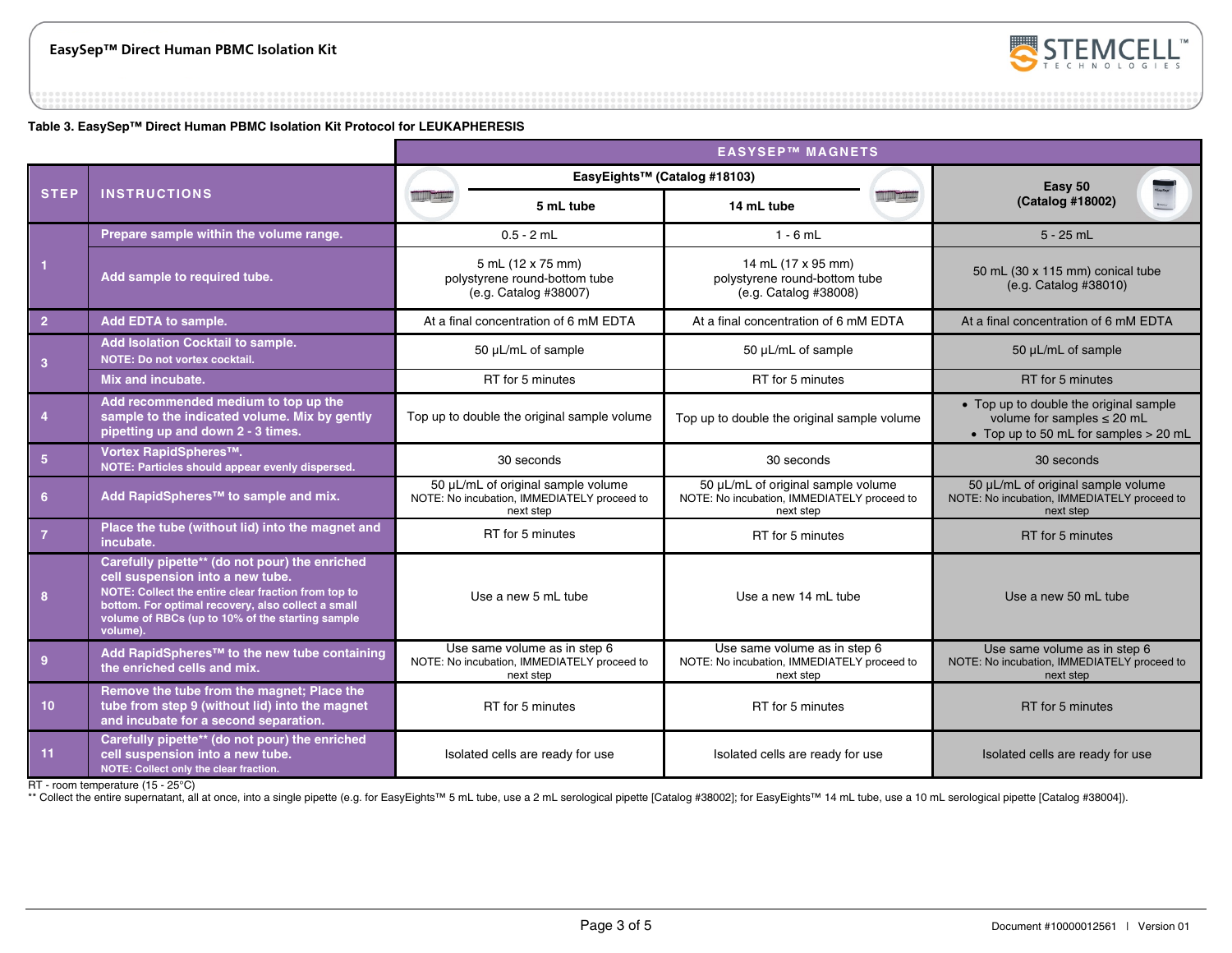

**Table 4. EasySep™ Direct Human PBMC Isolation Kit Protocol for LEUKAPHERESIS** 

|                |                                                                                                                                                                                                                                                       | <b>EASYSEP™ MAGNETS</b>                                                                     |
|----------------|-------------------------------------------------------------------------------------------------------------------------------------------------------------------------------------------------------------------------------------------------------|---------------------------------------------------------------------------------------------|
| <b>STEP</b>    | <b>INSTRUCTIONS</b>                                                                                                                                                                                                                                   | Easy 250 EasySep™ Magnet<br>(Catalog #100-0821)                                             |
|                | Prepare sample within the volume range.                                                                                                                                                                                                               | 25 - 125 mL                                                                                 |
| 1              | Add sample to required flask.                                                                                                                                                                                                                         | T-75 cm <sup>2</sup> cell culture flask<br>(i.e. Corning Catalog #353135)                   |
| $\overline{2}$ | Add EDTA to sample.                                                                                                                                                                                                                                   | At a final concentration of 6 mM EDTA                                                       |
|                | Add Isolation Cocktail to sample.<br><b>NOTE: Do not vortex cocktail.</b>                                                                                                                                                                             | 50 µL/mL of sample                                                                          |
| 3              | Mix with a 25 mL or 50 mL serological pipette <sup>§</sup> and incubate.<br>NOTE: Mixing can also be done by rotating or gently agitating the flask. Cap<br>the flask first to prevent spillage.                                                      | RT for 5 minutes                                                                            |
| 4              | Add recommended medium to top up the sample to the indicated<br>volume.                                                                                                                                                                               | Top up to double the original sample volume                                                 |
| 5              | Vortex RapidSpheres™.<br>NOTE: Particles should appear evenly dispersed.                                                                                                                                                                              | 30 seconds                                                                                  |
| 6              | Add RapidSpheres™ to sample and mix as described in step 3.                                                                                                                                                                                           | 50 µL/mL of original sample volume<br>NOTE: No incubation, IMMEDIATELY proceed to next step |
| $\overline{7}$ | Place the flask (without cap) into the magnet and incubate.                                                                                                                                                                                           | RT for 10 minutes                                                                           |
| 8              | Carefully pipette*** (do not pour) the cell suspension into<br>a new flask.<br>NOTE: Collect the entire clear fraction from top to bottom. For optimal<br>recovery, also collect a small volume of RBCs (up to 10% of the starting<br>sample volume). | Use a new $T-75$ cm <sup>2</sup> flask                                                      |
| $\mathbf{9}$   | Add RapidSpheres™ to the new flask containing the enriched cells<br>and mix as described in step 3.                                                                                                                                                   | Use same volume as in step 6<br>NOTE: No incubation, IMMEDIATELY proceed to next step       |
| 10             | Remove the flask from the magnet; Place the flask from step 9<br>(without cap) into the magnet and incubate for a second<br>separation.                                                                                                               | RT for 10 minutes                                                                           |
| 11             | Carefully pipette*** (do not pour) the enriched cell suspension into<br>a new flask.                                                                                                                                                                  | Use a new $T-75$ cm <sup>2</sup> flask                                                      |
| 12             | Remove the flask from the magnet; Place the flask from step 11<br>(without cap) into the magnet and incubate for a third separation.                                                                                                                  | RT for 10 minutes                                                                           |
| 13             | Carefully pipette*** (do not pour) the cell suspension into a new<br>tube or centrifuge bottle. <sup>†</sup>                                                                                                                                          | Isolated cells are ready for use                                                            |

RT - room temperature (15 - 25°C)

§ e.g. 25 mL (Catalog #38005) or 50 mL (Catalog #38006) serological pipette

\*\*\* To collect the supernatant, gently sweep the pipette back and forth along the midline of the T-75 cm<sup>2</sup> flask while aspirating. Avoid touching the sides of the flask. Switch to a 10 mL or smaller serological pipette to collect the residual supernatant.

 **†** e.g. 50 mL (30 x 115 mm) conical tube (Catalog #38010) or 225 mL centrifuge bottle (Corning Catalog #352075)